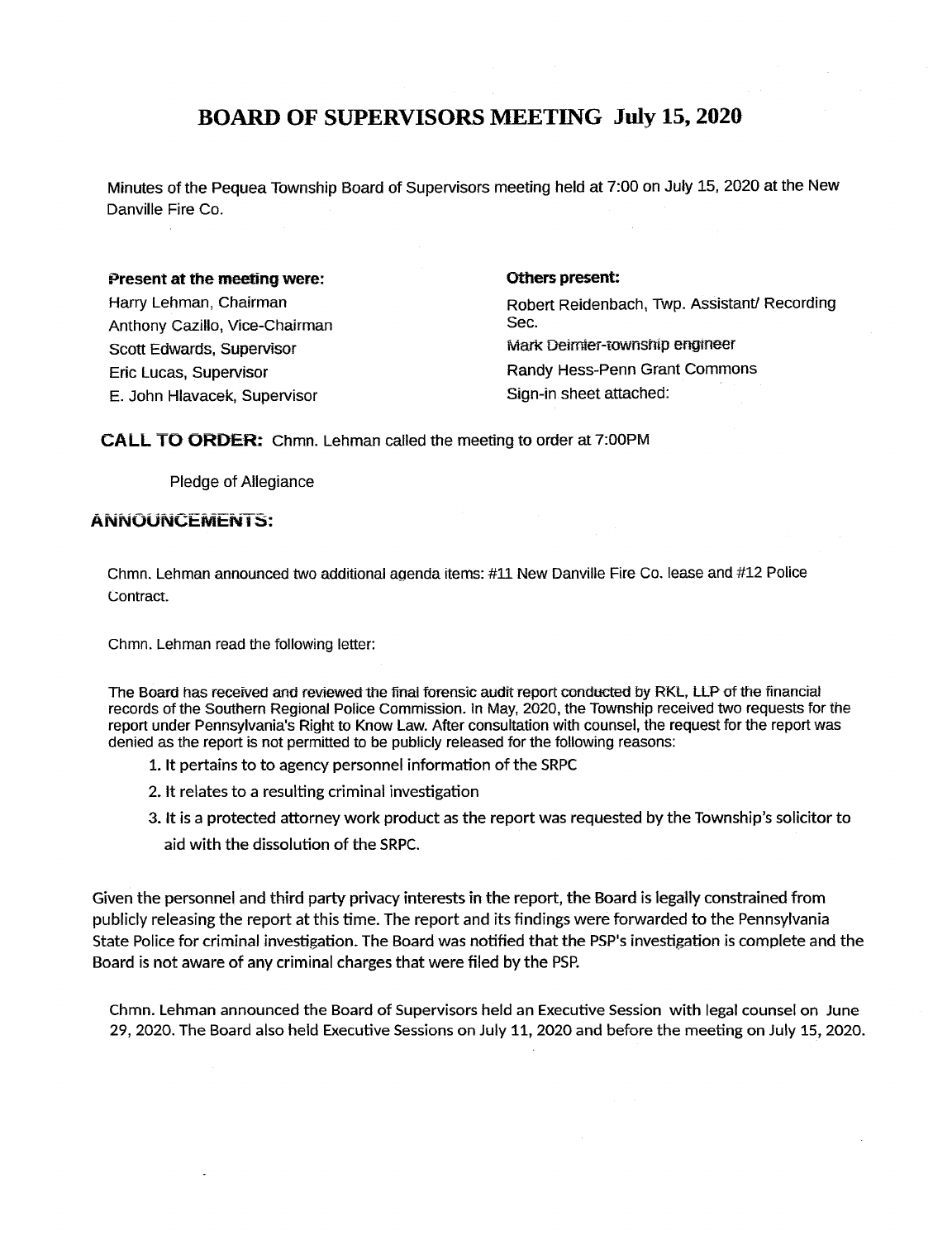MINUTES OF PREVIOUS MEETING: Chairman Lehman moved to approve the minutes of the June 17 , 2020 Board of Supervisors meeting. Vice-Chairman Cazillo seconded the motion . All voted in favor; none opposed

**TREASURER'S REPORT:** A copy of the bill list is on the table. Chmn. Lehman moved to approve checks 12783-12824 from the General Fund, checks 1751-1759 from the Recreation Fund and check 38 from the Escrow Fund. Supervisor Edwards seconded the motion. All voted in favor; none opposed.

# PUBLIC COMMENT:

# ITEMS ON THE AGENDA:

1. Jackie Johns asked for the purposes of the Executive Sessions held this past month. She expressed disappointment in the Board's decision to withhold budgeted funds from the Lancaster County Library. Jackie asked it the Forensic Audit would ever be released. She expressed surprise that the Board did not mention support for police and Black Lives Matter at the last meeting. In conclusion, she thanked the assistant recording secretary for organized and easy to follow minutes.

Jackie Johns asked if the Police Policy Manual addresses the use of force. She then asked for clarification on the modifications being requested by Penn Grant Commons West. Chmn. Lehman allowed the township engineer to speak on those modification requests.

## ITEMS NOT ON THE AGENDA:

Chmn . Lehman moved to approve resolution 544-2020 , a resolution of the Board Of Supervisors of the township of Pequea, Lancaster County, Pennsylvania appointing the treasurer and/or the chief of police as chief administrative officers of the uniformed employee pension plan. Vice-Chmn. Cazillo seconded the motion. All voted in favor; none opposed.

2. Tom Haas gave the current Board an "atta boy" for their professional conduct at the head table. He expressed his wish that the display of good government would be reported in the media by Elaine Jones so that past meeting attendees could see the difference from a year ago. He thanked the Board for the current political climate.

# OLD BUSINESS: none

## **NEW BUSINESS:**

## 1. Resolution 544-2020-Appoint Chief Administrative Officer(s) of the Uniformed Pension Plan

## 2. Resolution 545-2020-Appoint Chief Administrative Officer of the Non-Uniformed Pension Plan

Chmn. Lehman moved to pass resolution 545-2020, a resolution of the Board of Supervisors of Pequea, Lancaster County, Pennsylvania, appointing the treasurer as chief administrative officer of the nonuniformed employee pension plan. Vice-Chmn. Cazillo seconded the motion.. All voted in favor; none opposed.

3. Appoint Benecon Benefits Administrator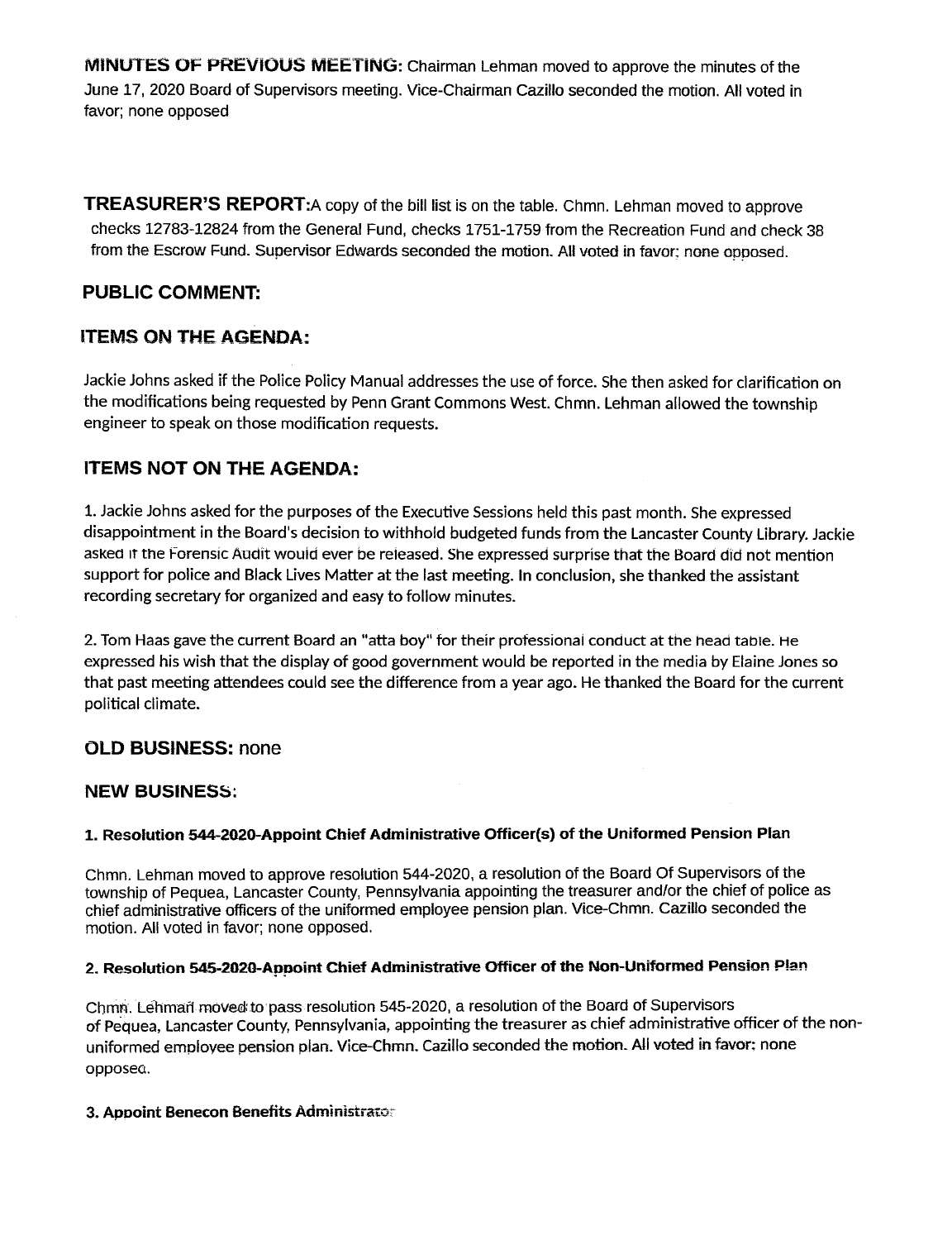Supervisor Edwards moved to appoint the treasurer as administrator of Benecon Benefits. Supervisor Lucas seconded the motion. All voted in favor; none opposed.

Supervisor Edwards moved to hire Ronald Herr as part-time park employee at a starting rate of \$ 15 .00 per hour and not to exceed 30 hours per week, effective date of 15 July, 2020. Supervisor Hiavacek seconded the motion. All voted in favor; none opposed.

## 4. Hire Part-time Park Employee

Vice-Chmn. Cazillo moved that the Pequea Township Board of Supervisors approve the police policy manual as written. Supervisor Edwards seconded. Following clarification discussion, all voted in favor; none opposed.

Chairman Lehman moved to approve the Preliminary Land Development and Lot Consolidation Plan dated Feb. 6, 2020 last revised May 6, 2020 subject to the Solanco Engineering Associates review letter dated May 18, 2020. Supervisor Hlavacek seconded the motion. All voted in favor; none opposed.

## 5 . Police Policy Manual

Chairman Lehman moved to approve the Post Construction Stormwater Plan dated Feb. 6, 2020 subject to the Solanco Engineering Associates review letter dated May 18, 2020. Supervisor Hiavacek seconded the motion. All voted in favor; none opposed.

## 6. Penn Grant Commons West-Preliminary Land Development and Lot Consideration Plan

Chmn . Lehman moved to adopt Resolution 546-2020 and authorize the Township Secretary to complete all required documents. He then read the complete DEP resolution:

## 7. Penn Grant Commons West-Post Construction Stormwater Management Plan

#### 8. Penn Grant Commons West-Modifications

Whereas Section 5 of the Act of January 24, 1966, PL 1535, No.537, known as the Pennsylvania Sewage. Facilities Act, as amended and the rules and Regulations of the Pennsylvania Department of Environmental Protection (DEP) adopted thererunder, Chapter 71 of Title 25 of the Pennsylvania Code , require the municipality to adopt an Official Sewage Facilities Plan providing for sewage services adequate to prevent

Chairman Lehman moved to grant the requested waivers of the Subdivision and Land Development Ordinance as contained in <sup>a</sup> RGS Associates letter dated May 6, 2020 subject to the recommendations of Solanco Engineering Associates dated May 18, 2020. Supervisor Edwards seconded the motion. All voted in favor; none opposed.

Chairman Lehman moved to grant the requested waivers of the Stormwater Management Ordinance as contained in a RGS Associates letter dated May 6, 2020 subject to the recommendations of Solanco Engineering Associates dated May 18, 2020. Vice-Chmn. Cazillo seconded the motion. All voted in favor; none opposed.

#### 9. Resolution 546-2020-Penn Grant Commons West-DEP Planning Module

#### RESOLUTION. POR PLAN REVISION POR NEW LAND DEVELOPMENT

Resolution of the SUPERVISORS of Pequea Township, Lancaster County, Pennsylvania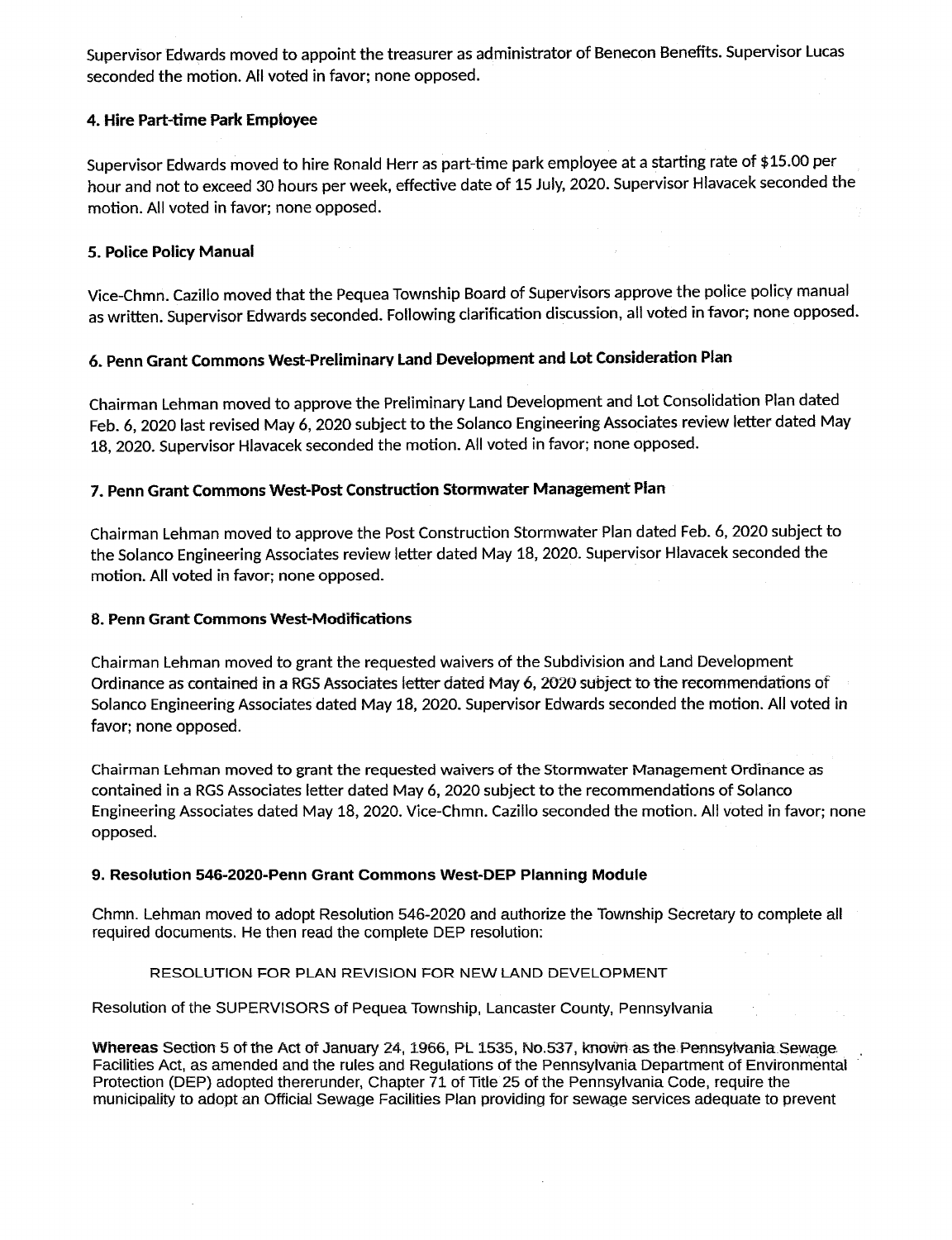contamination of waters of the Commonwealth and/or environmental health hazards from sewage wastes, and to revise said plan whenever it is necessary to determine whether a proposed method of sewage disposal for a new land development conforms to a comprehensive program of pollution control and water quality management.

Whereas, Oak Hill Partners Lancaster, LLC has proposed the development of a parcel of land identified as Penn Grant Commons West, and described in the attached Sewage Facilities Planning Module, and proposes that such subdivision be served by sewer extension.

Whereas, Pequea Township finds that the subdivision described in the attached Sewage Facilities Planning Module conforms to applicable sewage related zoning and other sewage related municipal ordinances and plans, and to a comprehensive program of pollution control and water quality management.

NOW, THEREFORE BE IT RESOLVED that the Supervisors of the fownship of Pequea nereby adopt and submit to DEP for its approval as a revision to the "Official Sewage Facilities Plan" of the municipality the above referenced Sewage Facilities Planning Module which is attached hereto.

Supervisor Lucas seconded the motion. All voted in favor; none opposed.

Supervisor Edwards moved to approve the 2020-2021 PennDot Winter Municipal Agreement. Supervisor Hlavacek seconded the motion. All voted in favor; none opposed.

Chmn . Lehman moved to authorize the solicitor to prepare a lease between the New Danville Fire Company and Pequea Township for the purpose of the use as a police station. Supervisor Hlavacek seconded the motion. All voted in favor, none opposed.

#### 12. Pelice Contract

Pequea Township Police Department- Chief's report on table Pequea Township Road Department- June report on table Suburban Lancaster Sewer Authority- report on table Zoning/Code Enforcement Officer- report on table Pequea Township Zoning Hearing Board- none Pequea Township Planning Commission-none

meeting adjourned at  $i$ :52 p.m.

Respectfully submitted, Lableabalach

## 10. 2020-2021 PennDot Municipal Winter Agreement

### 11. New Danville Fire Company Lease

Vice-Chmn . Cazillo nominated Harry Lehman and Scott Edwards to serve the Board by entering negotiations to redo the police union contract. Supervisor Hlavacek seconded the motion. All voted in favor; none opposed .

## REPORTS/UPDATES :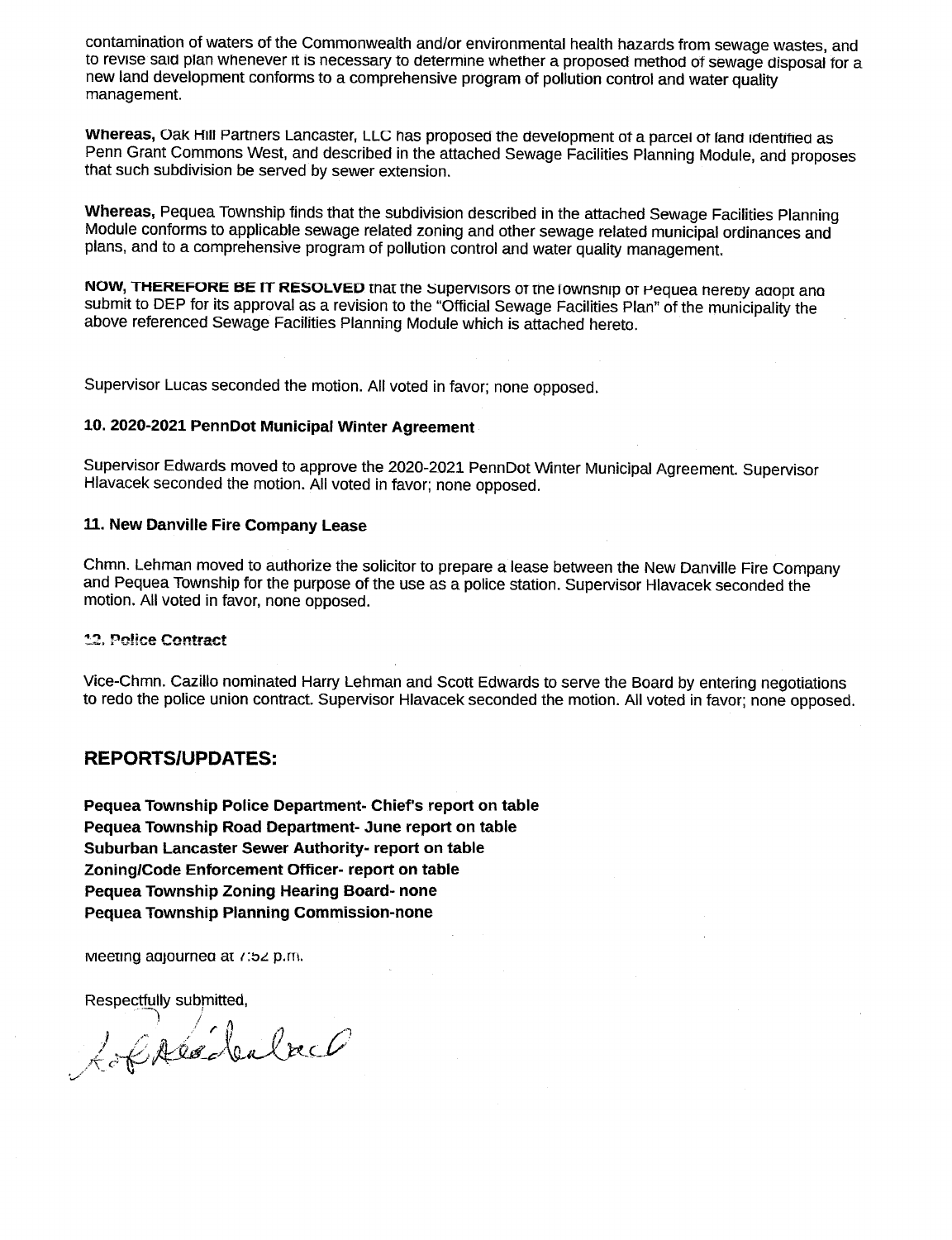Rob Reidenbach, Township assistant/recording secretary

 $\chi$  ) Open

 $\mathcal{L}^{\text{max}}_{\text{max}}$  and  $\mathcal{L}^{\text{max}}_{\text{max}}$